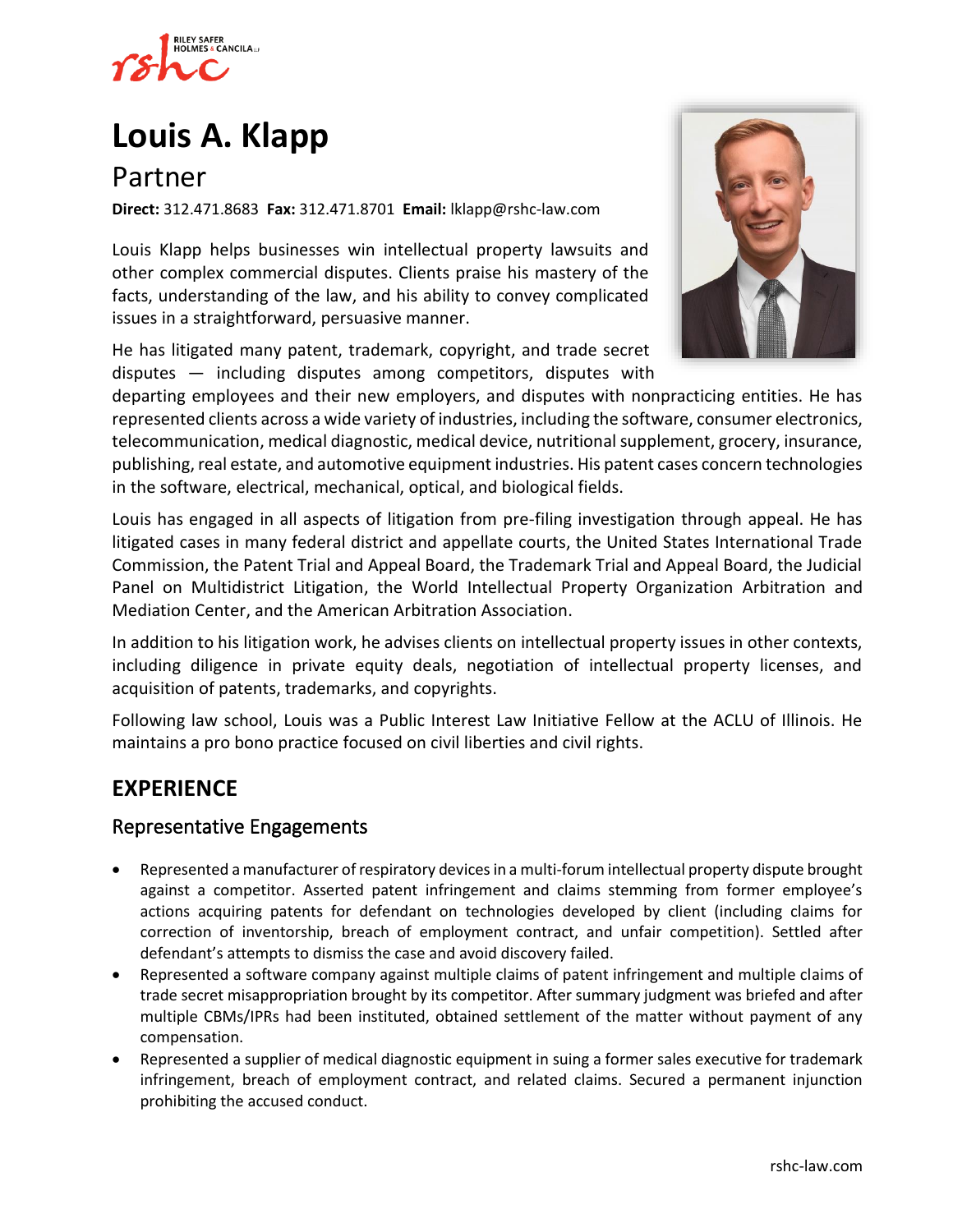

- Represented manufacturer of surgical accessories asserting patent infringement against a competitor. Secured design arounds from defendant mid-litigation. After a complete victory on claim construction, defendant acquiesced to settlement demand and consent judgment imposing a permanent injunction and requiring the payment of a monetary award.
- Represented a publisher against accusations of trademark infringement and counterfeiting. Although plaintiff sought an eight-figure award, it settled for a nuisance payment on the eve of trial after the court acknowledged the merit of client's motion to strike plaintiff's damages case.
- Represented a supplier of telephone hardware seeking to cancel the claims in its competitor's patent in the Patent Trial and Appeal Board. After the Board initiated *inter partes* review, the competitor disclaimed its patent.
- Represented a national grocery store chain seeking to cancel a trademark registration owned by a provider of vending machine services. The Trademark Trial and Appeal Board canceled the registration.
- Represented an architectural metal supplier in a patent infringement case brought by its competitor related to software for image processing. After winning a motion to dismiss that invalidated most claims, the plaintiff settled.
- Represented a real estate company in a UDRP action against an entity that was using its trademarks to fraudulently impersonate client. The World Intellectual Property Organization ordered the disputed domains transferred to the client.
- Represented a health care software company against accusations of patent infringement related to method for securing patient medical data. Won a motion to dismiss invalidating the patent as subject matter ineligible, then won Federal Circuit affirmance.
- Represented a health care software company defending claims of patent infringement brought by a wellknown patent assertion entity. The technology related to databases for storing electronic medical records. Won a motion to dismiss invalidating key claims as ineligible subject matter. Obtained a zerodollar settlement ending the remainder of the case.
- Represented smart home company in defending against assertion of six patents related to smoke alarm technology. Successfully defeated motion for preliminary injunction.
- Represented automotive parts manufacturer in defending against nine-patent assertion by competitor at International Trade Commission. Case settled on eve of trial.
- Represented leading telecommunication equipment suppliers in a complex multi-district action brought by a patent assertion entity. The plaintiff alleged that the defendants infringed dozens of patents related to wireless networking. The case settled after favorable court order limited the plaintiff's potential damages claim.
- Represented leading manufacturer of laptop computers against patent infringement claims related to memory technology. Secured dismissal with prejudice.
- Represented leading smartphone manufacturer against patent infringement claims related to wireless networking. Won motion to dismiss with prejudice for failure to state a claim.

## **CREDENTIALS**

## Education

Northwestern Pritzker School of Law, J.D., 2010, *cum laude* Executive Articles Editor, *Journal of Criminal Law and Criminology* Princeton University, M.A., Electrical Engineering, 2004 Cornell University, B.S., Materials Science & Engineering, 2002, *cum laude with honors*